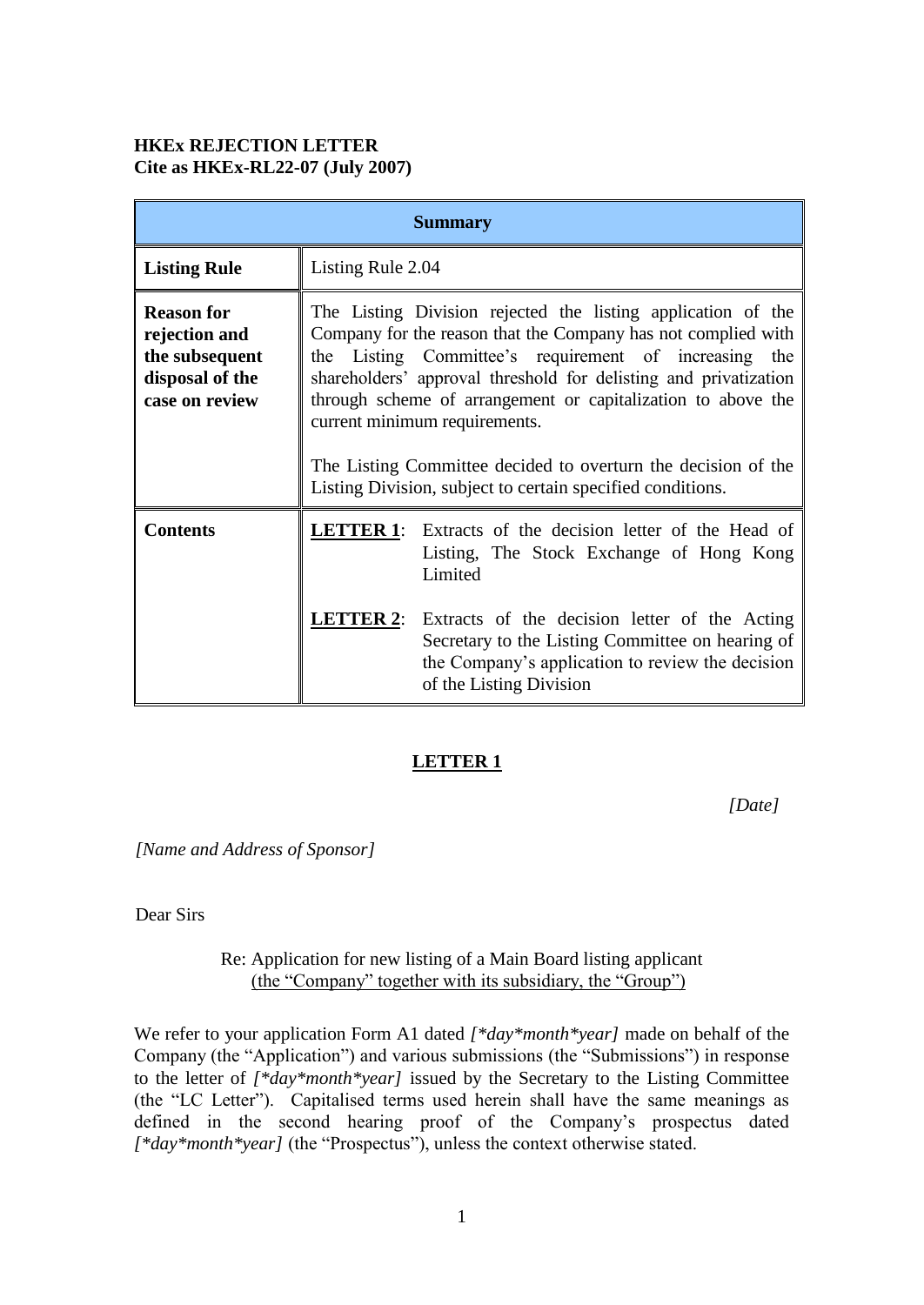Based on the information provided, the Listing Division is of the view that the Company has not complied with the requirement set out by the Listing Committee in the LC Letter. Therefore, the Listing Division has decided to reject the Application of the Company. The analysis and conclusion of the Listing Division have been set out below.

#### **Relevant Facts**

#### *Requirements of the Listing Committee*

The Application was considered by the Listing Committee on *[\*day\*month\*year]* (the "Hearing Meeting"). The Listing Committee had raised a number of concerns in relation to, among other things, the relationship between the Company and its controlling shareholder, Mr. X, and the businesses of Mr. X that competed with the Company in certain aspects.

The Listing Committee noted that [*two commercial projects*] of the Group had been held by another two companies controlled by Mr. X and his associates, [*Listco A*] and [*Listco B*]. [*Listco A*] and [*Listco B*] had both been listed on the Exchange and then privatized by Mr. X at a substantial discount in [*two years prior to the beginning of the of the Track Record Period and the third year of the Track Record Period*] respectively (the "Privatizations"). The then independent financial advisers were of the view at that time that the terms of the Privatizations were not fair and reasonable to investors. In the Hearing Meeting, the Listing Committee considered this to be a corporate governance issue and was not persuaded that full disclosure and enhanced corporate governance measures proposed to be adopted by the Company would be sufficient to address the issues arising from the Privatizations.

The Listing Committee set out in the LC Letter, among other comments and requirements, the requirement, subject to the compliance with the relevant rules and regulations (e.g. the Code on Takeovers and Mergers), of increasing the approval threshold for delisting and privatization through scheme of arrangement or capitalization to above the current minimum requirements of the Company's articles of association (the "Articles").

#### *The Sponsor's submissions in response*

The Sponsor had made the Submissions in response to the Listing Committee's concerns and requirements.

The Sponsor had provided a legal opinion issued by the Company's Cayman Islands legal adviser opining that the approval thresholds set out in the relevant sections of the Cayman Islands Companies Law are statutory thresholds and, accordingly such sections would override any alternative provisions in respect of such matters contained in the Company's Articles. The Sponsor had also provided another four legal opinions from counsels in Hong Kong, Bermuda, the United Kingdom and Australia to address the Listing Committee's concerns. According to the conclusion of these legal opinions, it is more likely than not that an attempt to amend the Articles to increase the statutory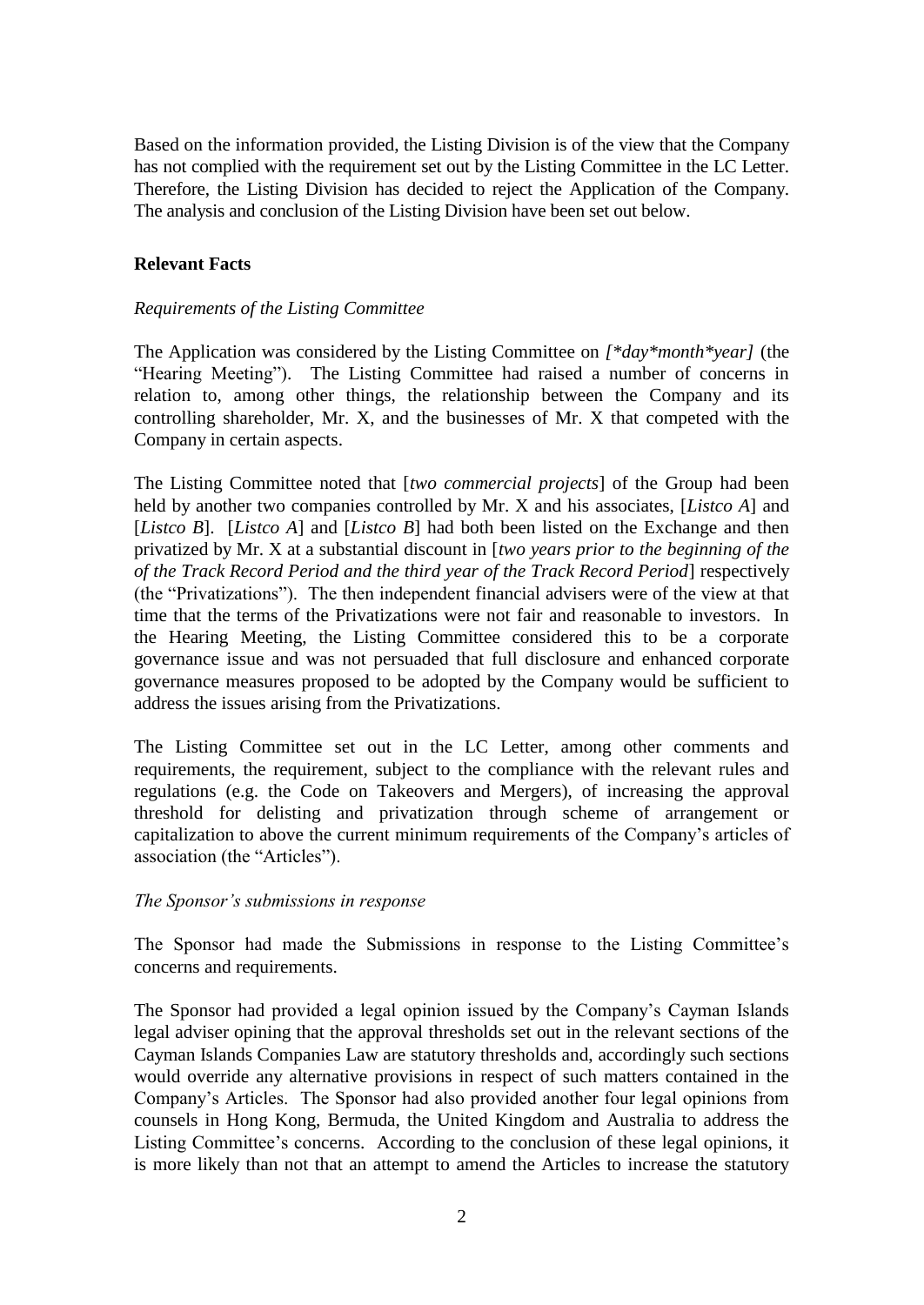thresholds for delisting and privatization by way of scheme of arrangement would be held by the courts of each of the five jurisdictions to be invalid.

It is also stated in the Submission that the Sponsor had noted from the letter from the Securities and Futures Commission (the "SFC") dated *[\*day\*month\*year]*, a copy of which was sent to the Exchange by the SFC, that "*the Executive Director of the Securities and Futures Commission does not object to the Company including in its Articles provisions which increase the shareholder's approval threshold for delisting and privatization through scheme of arrangement or capitalization*". However, the Company was of the view that it is not in the interest of the Company to amend provisions in the Articles at this point to increase the shareholders' approval threshold for delisting and privatization through scheme of arrangement or capitalization. As such, it had decided not to amend provisions in the Articles to increase the relevant shareholders' approval threshold. Instead, Mr. X had agreed to undertake not to privatize the Company for ten years from the date of listing.

#### **Issue**

Whether the Listing Committee's requirement set out in the LC Letter has been complied with.

### **Applicable Listing Rule**

Listing Rule 2.04 provides that "… *the Exchange Listing Rules are not exhaustive and that the Exchange may impose additional requirements or make listing subject to special conditions whenever it considers it appropriate*."

# **Our Analysis**

The Listing Division considers that the requirement to vary the Company's Articles set out in the LC Letter was duly established by the Listing Committee pursuant to Listing Rule 2.04.

In the letter from the SFC to the Sponsor of *[\*day\*month\*year]*, the SFC stated its view that "*[i]n the current matter the Executive does not see why, in principle, provisions which increase the shareholders' approval threshold for delisting and privatization should necessarily conflict with the provisions of the Code*". It is also stated in the Submission that the Sponsor had noted that the Executive Director of the SFC did not object to the Company including in its Articles such provisions. Based on this information, the Listing Division considers it to be clear that under relevant requirements in Hong Kong it is possible for the Company to include in its Articles the relevant provisions to increase the shareholders' approval threshold for delisting and privatization.

It is the established practice of the Exchange to use the standards of shareholder protection provided in Hong Kong as minimum standards that all listed companies are expected to meet. Given the standards duly established by the Listing Committee are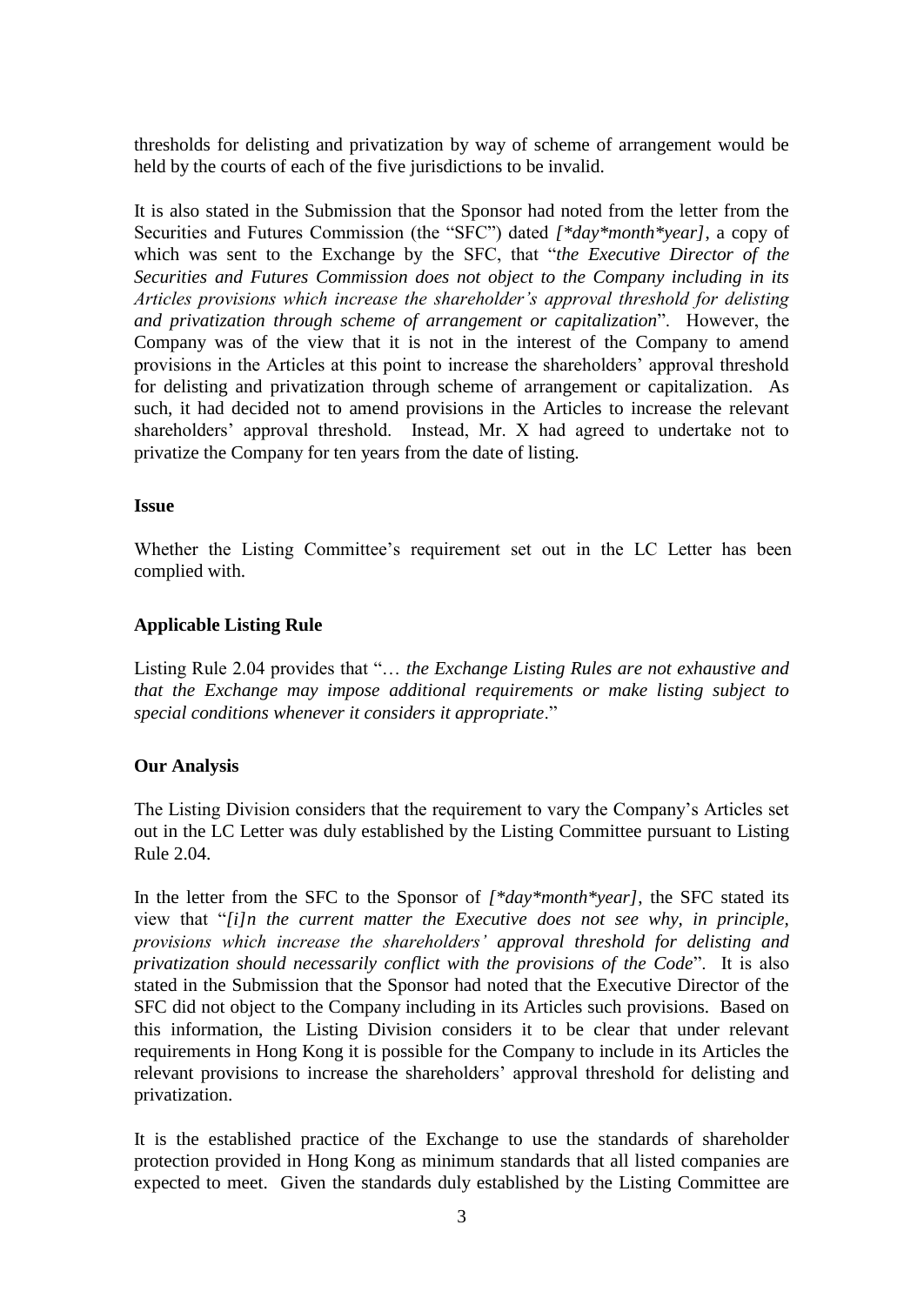permissible in Hong Kong the Listing Division expects the Company to use reasonable endeavours to comply with the Listing Committee's requirement. While the Listing Division notes the legal opinion of the Company's Cayman Islands legal adviser, it considers it possible for the Company to re-domicile to Hong Kong and incorporate the relevant provision in its Articles in order to be in full compliance with the Listing Committee's requirement. The Listing Division, however, notes that the Company has not taken such steps to comply with the Listing Committee's requirement of increasing the approval threshold for delisting and privatization.

# **Our Conclusion**

Based on the information contained in the Submissions and in light of the facts and circumstances of the case and our analysis set forth above, the Listing Division notes that the Company has not complied with the Listing Committee's requirement of increasing the shareholders' approval threshold for delisting and privatization through scheme of arrangement or capitalization to above the current minimum requirements. The Listing Division therefore has decided to reject the Application.

# **Way Forward**

Pursuant to Listing Rule 2B.05(1), the Company has the right to have this decision reviewed by the Listing Committee.

*[Portion of Letter Purposely Omitted]* 

Yours faithfully, For and on behalf of The Stock Exchange of Hong Kong Limited

*[Signed]*

Head of Listing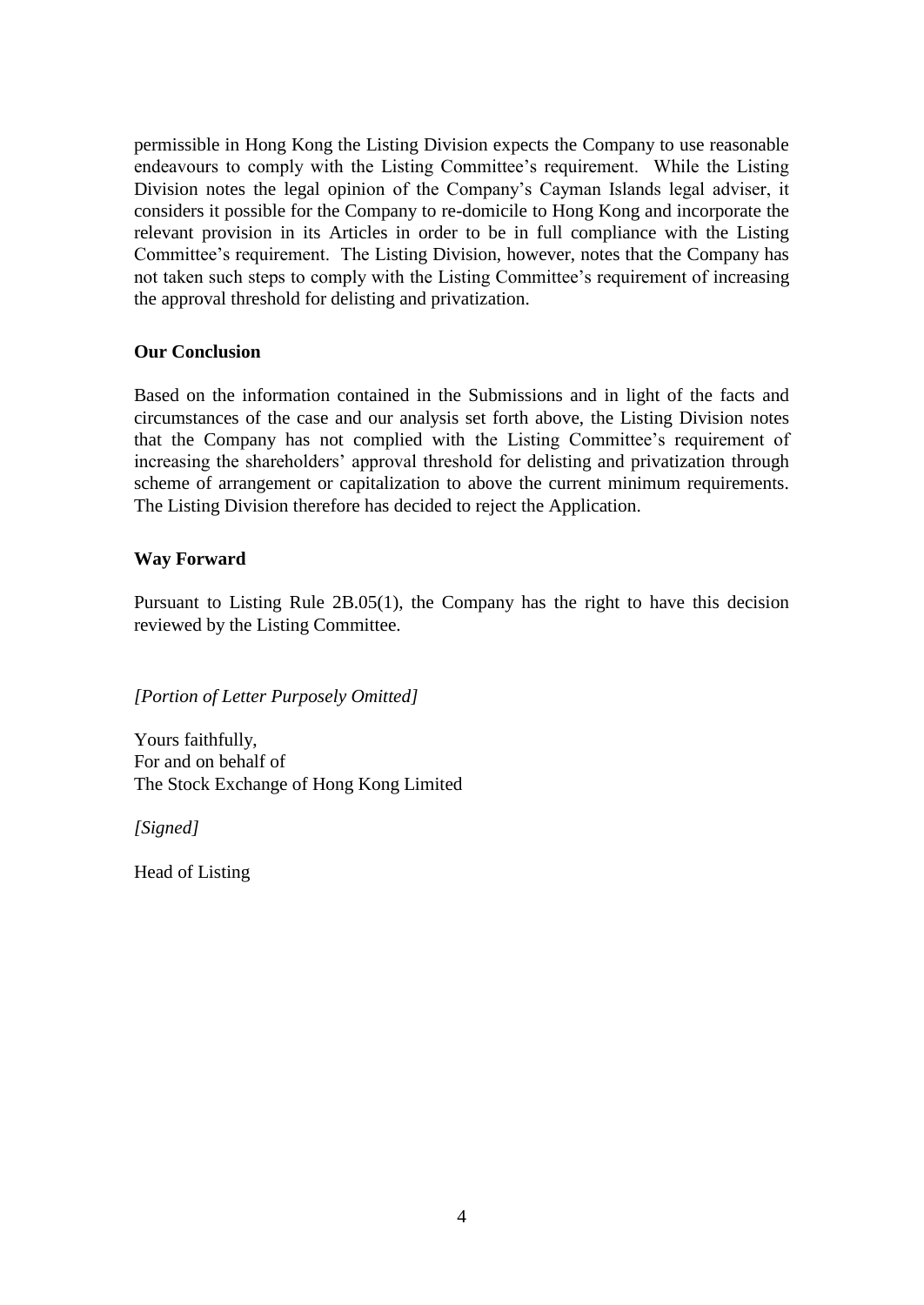\*\*\*\*\*\*\*\*\*\*\*\*\*\*\*\*\*\*\*\*\*\*\*\*\*\*\*\*\*\*\*\*\*\*\*\*\*\*\*\*\*\*\*\*\*\*\*\*\*\*\*\*\*\*\*\*\*\*\*\*\*\*\*\*\*\*\*\*\*\*

# **LETTER 2**

*[Date]*

*[Name and Address of Sponsor]*

Dear Sirs,

Re: Review Hearing of the Listing Committee (the "Review Hearing") regarding the Company Date of the Review Hearing: *[\* day\* month \* year]* 

On *[\*day\*month\*year]*, the Listing Committee of The Stock Exchange of Hong Kong Limited conducted a review hearing (the "Review Hearing") to consider an application from the Company for a review of the decision of the Listing Division of *[\*day\*month\*year]* and set out in the *[LETTER 1]* dated *[\* day\*month\* year]* (the "First Decision").

The Review Hearing was conducted before the Listing Committee comprising *[names of members purposely omitted]* (the "Committee").

*Note: Terms and expressions used and defined in the written submission of the Listing Division shall have the same meanings when used herein unless otherwise defined.*

#### **Decision**

The Committee considered all the submissions (both written and oral) made by the Company and the Listing Division. The Committee decided to overturn the First Decision and allow the Company to proceed with its listing application in accordance with the Listing Rules, subject to: (a) the conditions laid out in the LC Letter, with the exception of Point [*\**] that required the Company to amend its Articles to increase the approval threshold for delisting and privatization through scheme of arrangement or capitalization to above the current minimum requirements, and (b) that prominent and detailed disclosure (as described below) should be made in the Company's prospectus to the satisfaction of the Listing Division.

The Committee believed that requiring the Company to increase the approval threshold for delisting and privatization through scheme of arrangement of capitalization to above the minimum requirements of the Articles would likely be ineffectual or unenforceable. Instead, the Committee took the view that prospective public investors should be made fully aware of the risks associated with the controlling shareholder's previous privatization of two predecessor companies, [*Listco A*] and [*Listco B*]. Given the possibility that both Privatizations were against the best interests of public shareholders, the Committee considered that such an outcome may pose a real risk for